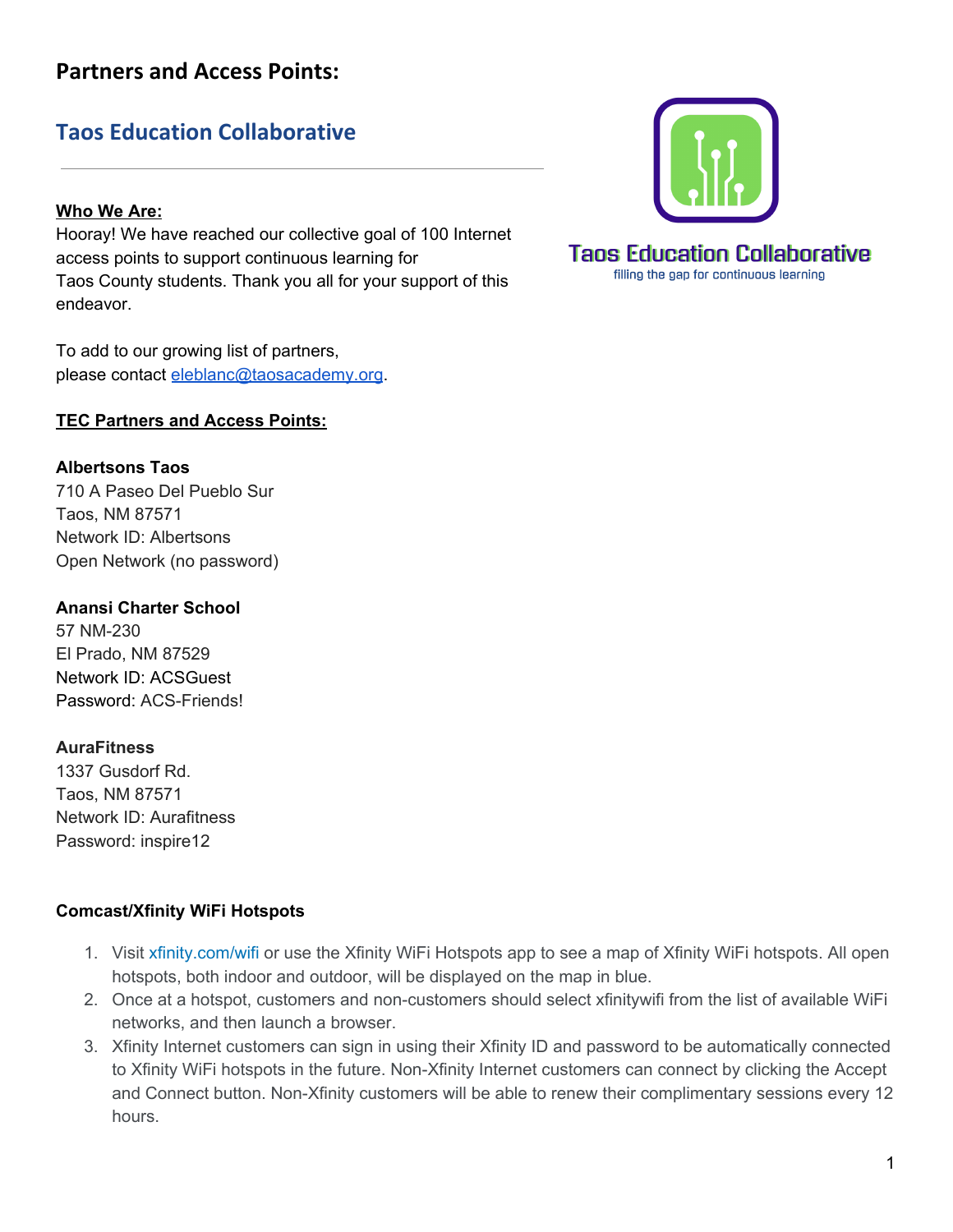# Taos Education Collaborative

Bella Vista Apartments Location 110 Otono Rd Taos, New Mexico, 87571

Bent Street Area Shops & Galleries 119 Bent St Taos, New Mexico, 87571

Bent Street Shops Locations II 124 Bent St Taos, New Mexico, 87571

Brown & Brown Insurance Location 627 Paseo Del Pueblo Sur Taos, New Mexico, 87571

Cielo Azul Affordable Housing Area 400 Weimar Road Taos, New Mexico 87571

Church of Llano Quemado Area 51 W Romero Rd Ranchos De Taos, New Mexico, 87557

Coldwell Banker Location 204 N Paseo Del Pueblo Taos, New Mexico, 87571

Cordero y Cuero / Taos Leather Area 205 Camino De La Placita Taos, New Mexico, 87571

D & S Appliance Location 1010 Paseo Del Pueblo Sur Taos, New Mexico, 87571

Days Inn by Wyndham Location 1333 Paseo Del Pueblo Sur



# **Taos Education Collaborative**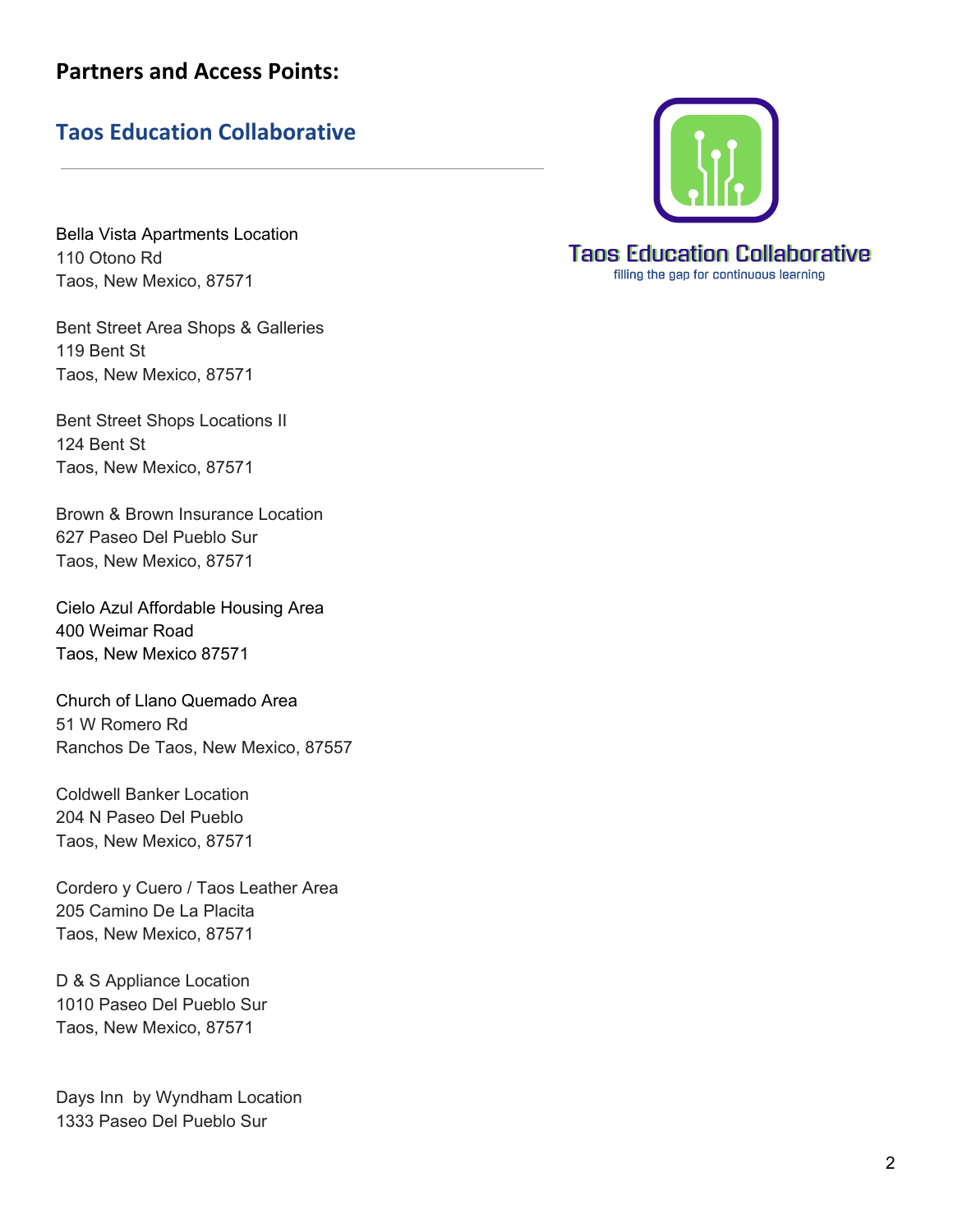## **Taos Education Collaborative**

Taos, New Mexico, 87571

Dollar General Location 1531 Paseo Del Pueblo Sur Taos, New Mexico, 87571

Enos Garcia School Area 305 Don Fernando St Taos, New Mexico, 87571

Fraternal Order of the Eagles Location 1016 Dea Ln Taos, New Mexico, 87571

Garcia Tire/Vida Fine Furniture Location 1553 Paseo Del Pueblo Sur Taos, New Mexico, 87571

Hooked on Books II Location 1329 Paseo Del Pueblo Sur Taos, New Mexico, 87571

IHOP Location 822 Paseo Del Pueblo Sur Taos, New Mexico, 87571

Kachina Lodge Area 413 Paseo Del Pueblo Norte Taos, New Mexico, 87571

Kit Carson Museum / Horsefeathers Location 109 Kit Carson Rd Taos, New Mexico, 87571

Martinez Plaza - Koko's/Yu Garden Plaza and Shops Area 1033 Paseo Del Pueblo Sur Taos, New Mexico, 87571

New Mexico Legal Aid Location 214 Kit Carson Rd Taos, New Mexico, 87571



# **Taos Education Collaborative**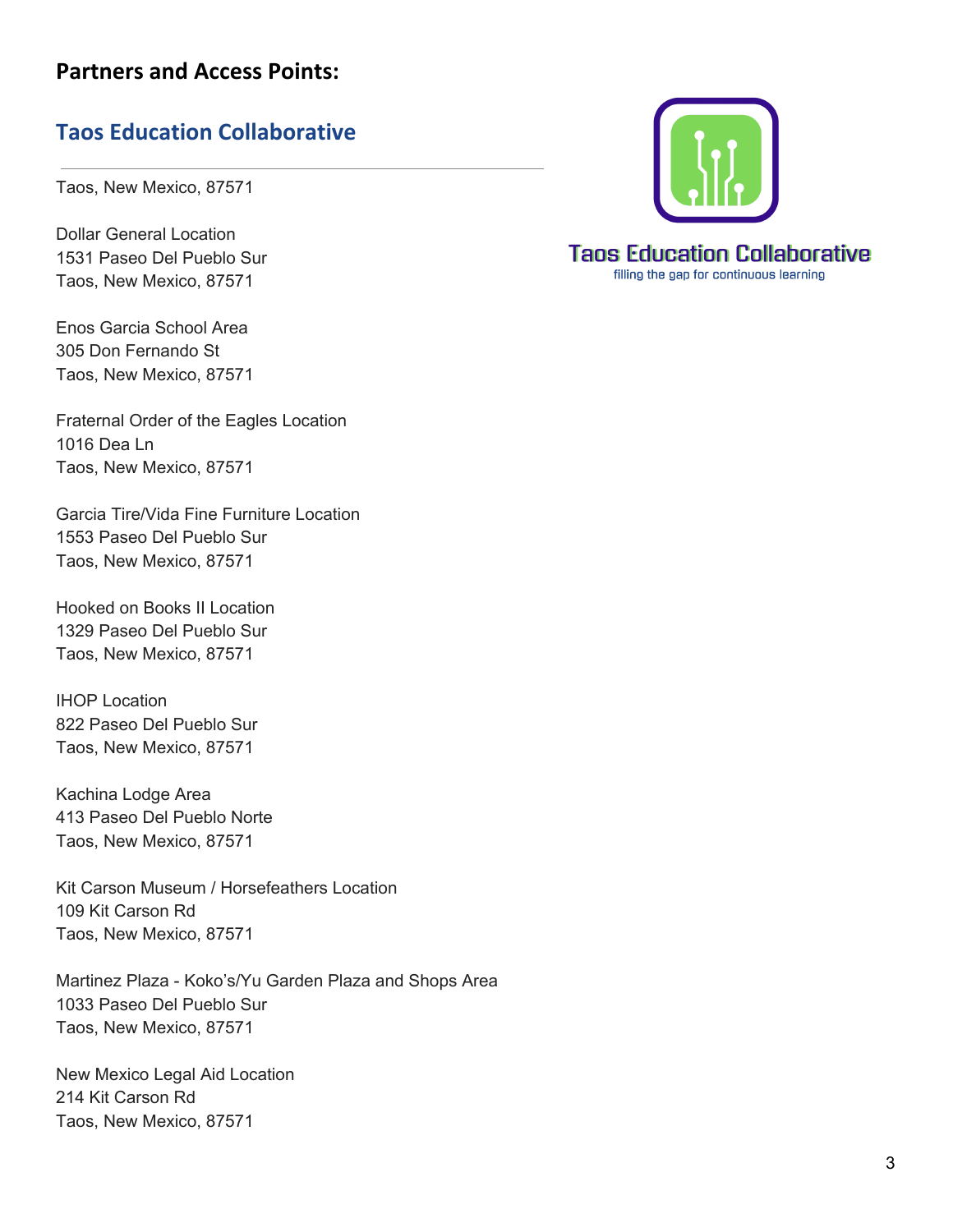### **Taos Education Collaborative**

Ranchos de Taos Plaza Area 58 St Francis Plz Ranchos De Taos, New Mexico, 87557

San Francisco de Asis Church Area 1 St Francis Plz Ranchos De Taos, New Mexico, 87557

Shops & Plaza (Near Popolo's) 729 Paseo Del Pueblo Sur Taos, New Mexico, 87571

Shops & Plaza (Near Illusions) 726 Paseo Del Pueblo Sur Taos, New Mexico, 87571

Smiths Food & Drug Location 224 Paseo Del Pueblo Sur Taos, New Mexico, 87571

South Main Plaza - Near Rocky Mtn Chocolate Location 112 S Plaza Taos, New Mexico, 87571

State Farm Insurance Location 211 Kit Carson Rd Taos, New Mexico, 87571

Super 8 by Wyndham Location 1347 Paseo Del Pueblo Sur Taos, New Mexico, 87571

Taos 8th Judicial District 105 Sipapu St Taos, New Mexico, 87571

Taos Physical Therapy Area 1398 Weimer Rd Taos, New Mexico, 87571



**Taos Education Collaborative** filling the gap for continuous learning

4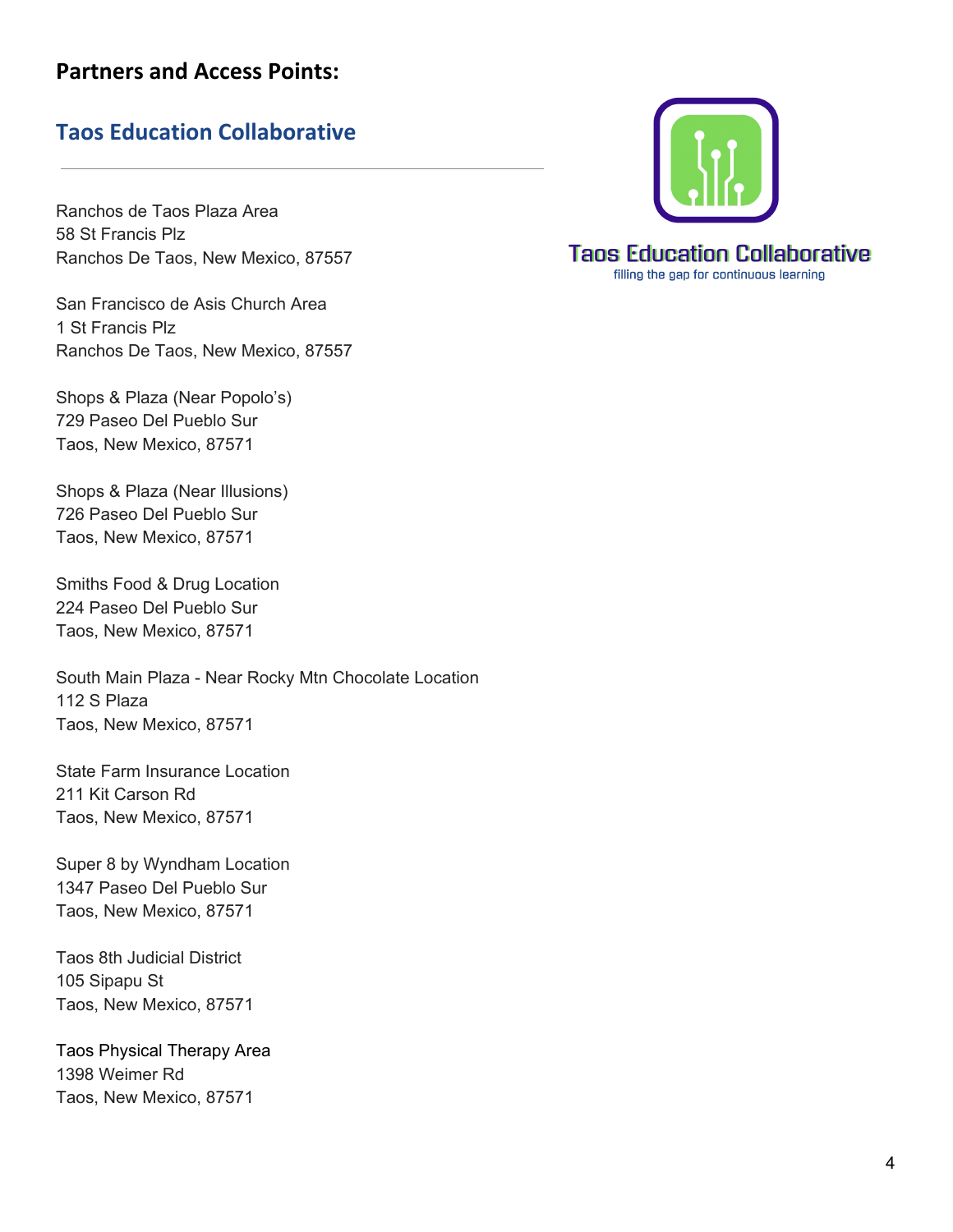### **Taos Education Collaborative**

Taos Physical Therapy - Sports Rehabilitation Location 414 Sipapu St Taos, New Mexico, 87571

Taos Professional Building Location 1399 Weimer Rd Taos, New Mexico, 87571

Taos Public Health Office Location 1400 Weimar Rd. Taos, New Mexico 87571

Taos Retirement Village Area 405 Town Hall Dr Taos, New Mexico, 87571

Taos Urgent Care Location 330 Paseo Del Pueblo Sur Taos, New Mexico, 87571

US Bank ATM - West Main Plaza Location 120 W Plaza Taos, New Mexico, 87571

Verizon Wireless Area (Shops and Businesses) 314 Paseo Del Pueblo Norte Taos, New Mexico, 87571

WorldMark Taos Area 229 Paseo Del Pueblo Norte Taos, New Mexico 87571

#### **Domino's**

710 Paseo Del Pueblo Sur Taos, New Mexico 87571 SSID: Dominos Open network

**Eagle Nest State Park** 42 Marina Ln. Eagle Nest, NM 87718



**Taos Education Collaborative** filling the gap for continuous learning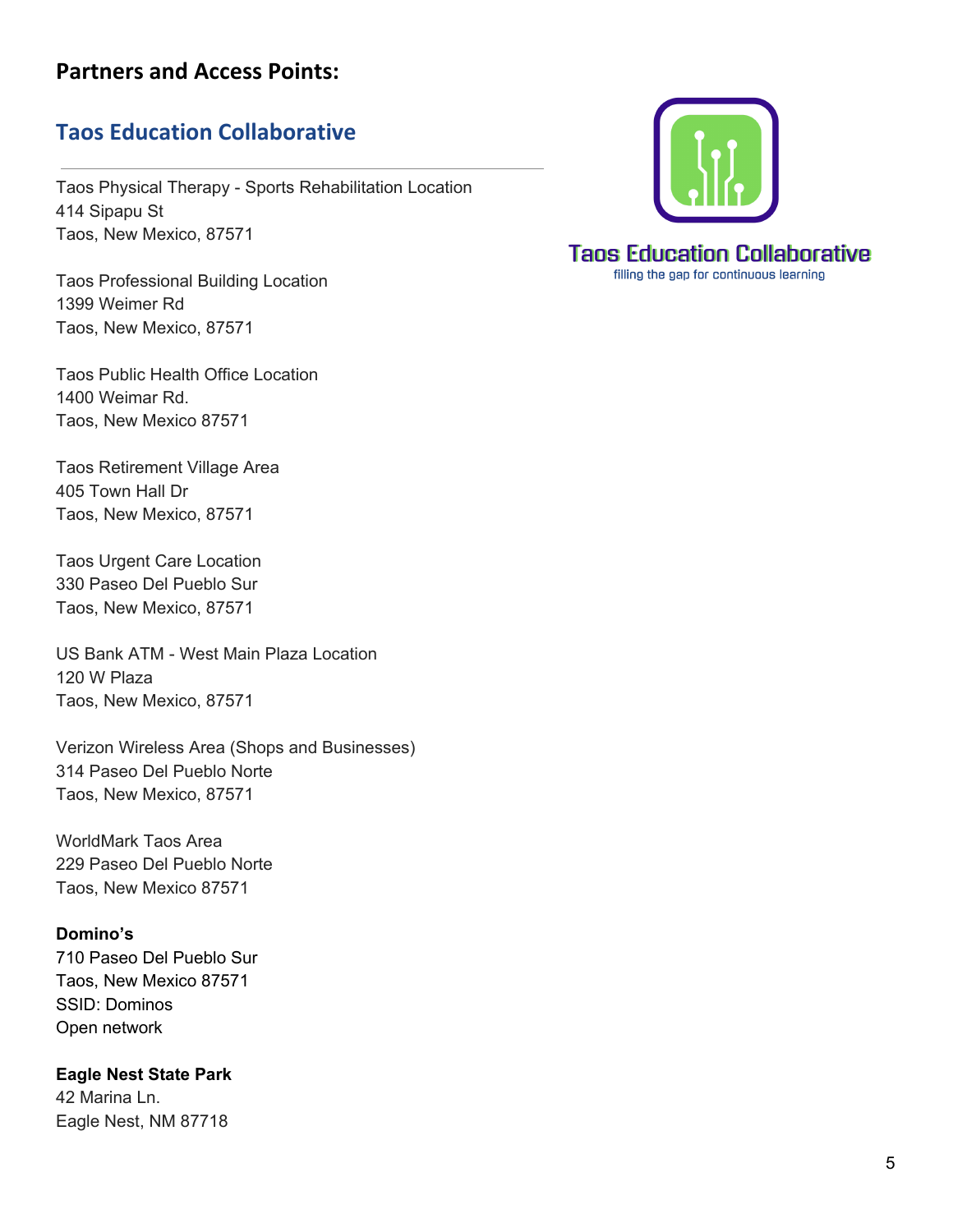# Taos Education Collaborative

Open network

**Elevation Coffee** 1110 Paseo del Pueblo Norte El Prado, NM 87529 Network ID: Elevation Password: Ask at counter

**Five Star Burgers** 1032 Paseo Del Pueblo Sur Taos, New Mexico 87571 SSID: FiveStar Open network

**Gutters Bowling Alley** East of the Taos Youth and Family Center 520 Plaza Canon Drive Taos, NM 87571 Network ID: Gutters Password: (none - open network)

**Hampton Inn** 1515 Paseo Del Pueblo Sur Taos, NM 87571 Network: Hampton Inn Password: (none- open network)

### **INSPIRE! Bilingual Education Center**

120 Camino de la Placita Password: 5757581881 (no dashes)

### **Kit Carson Internet**

Below are the following free Wi-Fi spots: SSID: Kit Carson Guest Wi-Fi Hours of Operation 7AM – 9PM Password: Kitc@rson2020

Amalia Community Center 579 State Road 196 Amalia, NM



# **Taos Education Collaborative**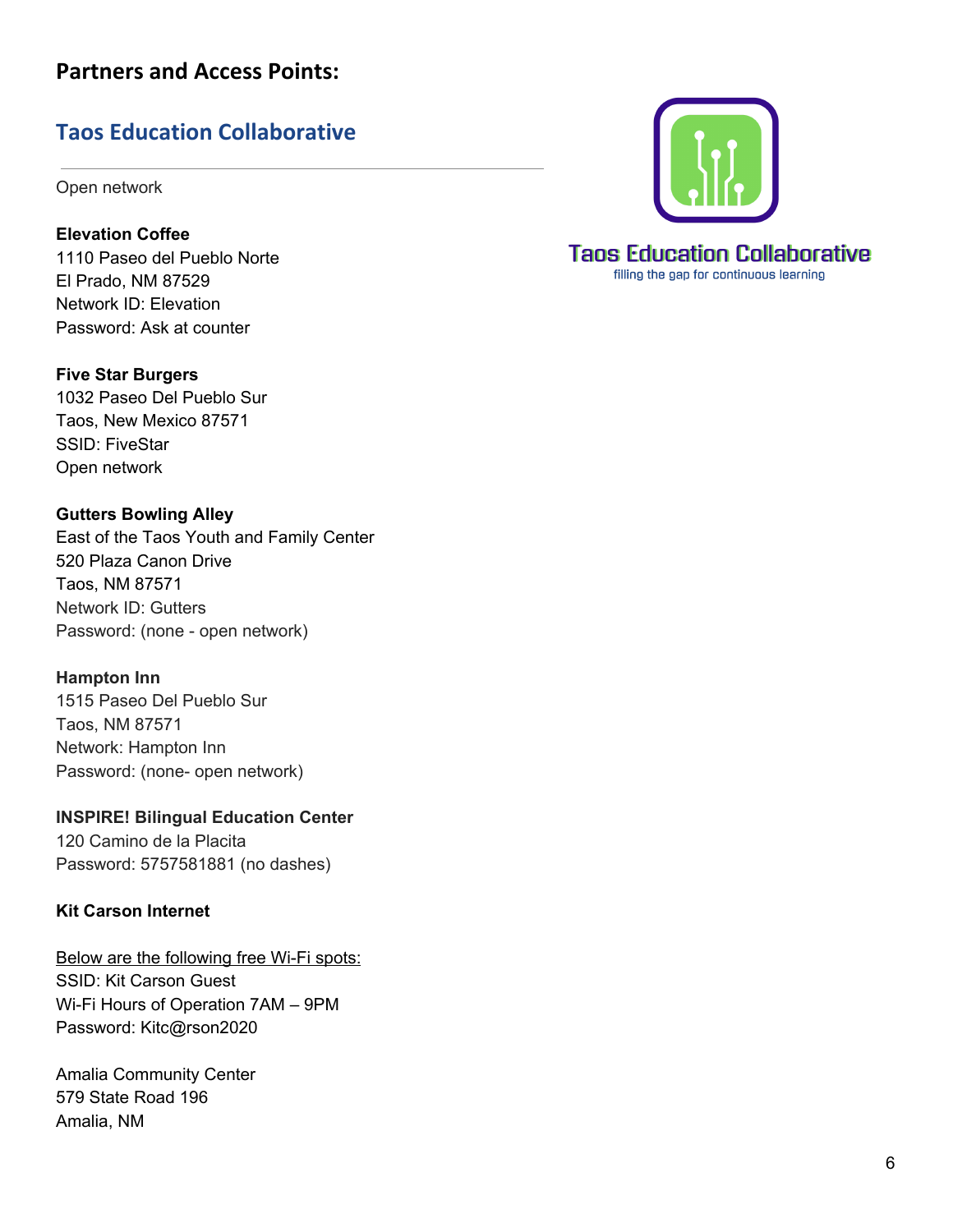# Taos Education Collaborative

Angel Fire "I-Hub" Building 3365 Mountain View Blvd Angel Fire, NM

Arroyo Seco Community Center State Rd. 150 & El Salto Rd. Arroyo Seco, NM

Costilla Community Center 35 State Road 196 Costilla, NM

Eagle Nest Park/Municipal Bld g 151 Willow Creek Rd. Eagle Nest, NM

El Rito Library 182 Placitas State Road 215 El Rit o, N M

Llano Quemado Community Center 130 Miranda Canyon Rd. Ranchos De Taos

Peñasco Community Center 14136 NM-75 Peñasco, NM 87553

Peñasco Housing (NRHA) Casitas Road Peñasco, NM

Picuris Pueblo Administration Office 201 Pueblo View State Road 75 Peñasco, NM

Questa Kit Carson Office 2648 State Road 522 Questa, NM



**Taos Education Collaborative**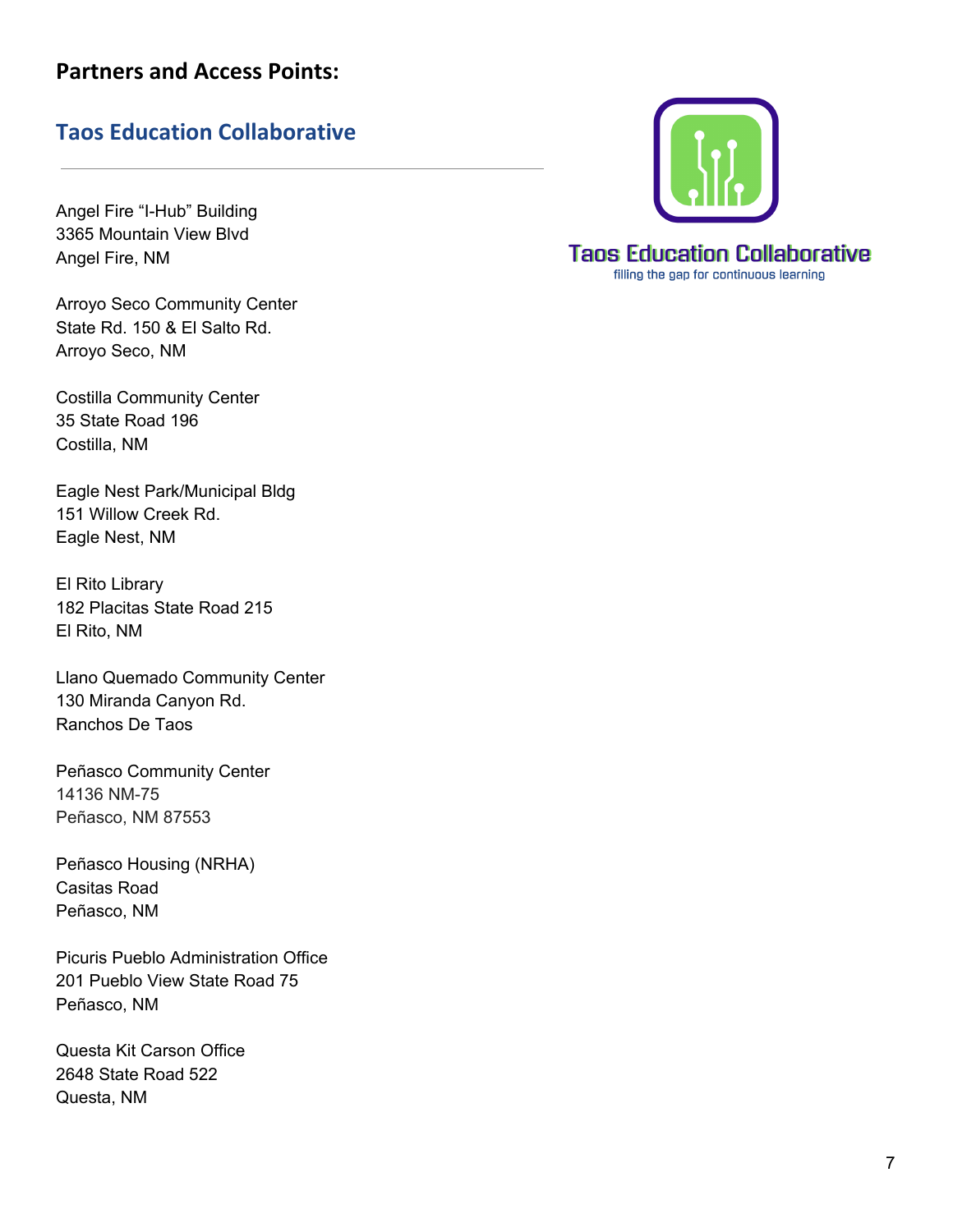# Taos Education Collaborative

Red River Library 702 East Main Street Red River, NM

San Antonio Catholic Church Rectory 14079 Highway 75 Peñasco, NM

San Cristobal Community Center 3 8 C a min o D el M e dio San Cristobal, NM 87564

Vadito Community Center 5 Picuris Road Peñasco, NM

### <u>**Taos Hot Spots (Wi-Fi):</u>**</u>

Talpa Community Center (4 Archuleta Road) Eco Park (940 Salazar Road) Fred Baca Park (301 Camino del Medio) Kit Carson Park (211 Paseo del Pueblo Norte) KCI/KCEC Office (116/118 Cruz Alta Rd.)

### Taos Pueblo Hot Spots (Wi-Fi)

Taos Pueblo Head Start (190 Shadow Lane) Red Willow Clinic (140 Willow Lane) Senior Center (195 Rio Lucero Rd.) Taos Pueblo Division of Natural Resources Taos Pueblo Convention Center

### **Learning Hub**

3 0 2 C a min o d e la Pla cit a Password: 5757700462 (no dashes)

**Learning Hub** 115 Des Georges Password: TBA

**McDonalds - Taos Location** 200 S Santa Fe Rd.



**Taos Education Collaborative**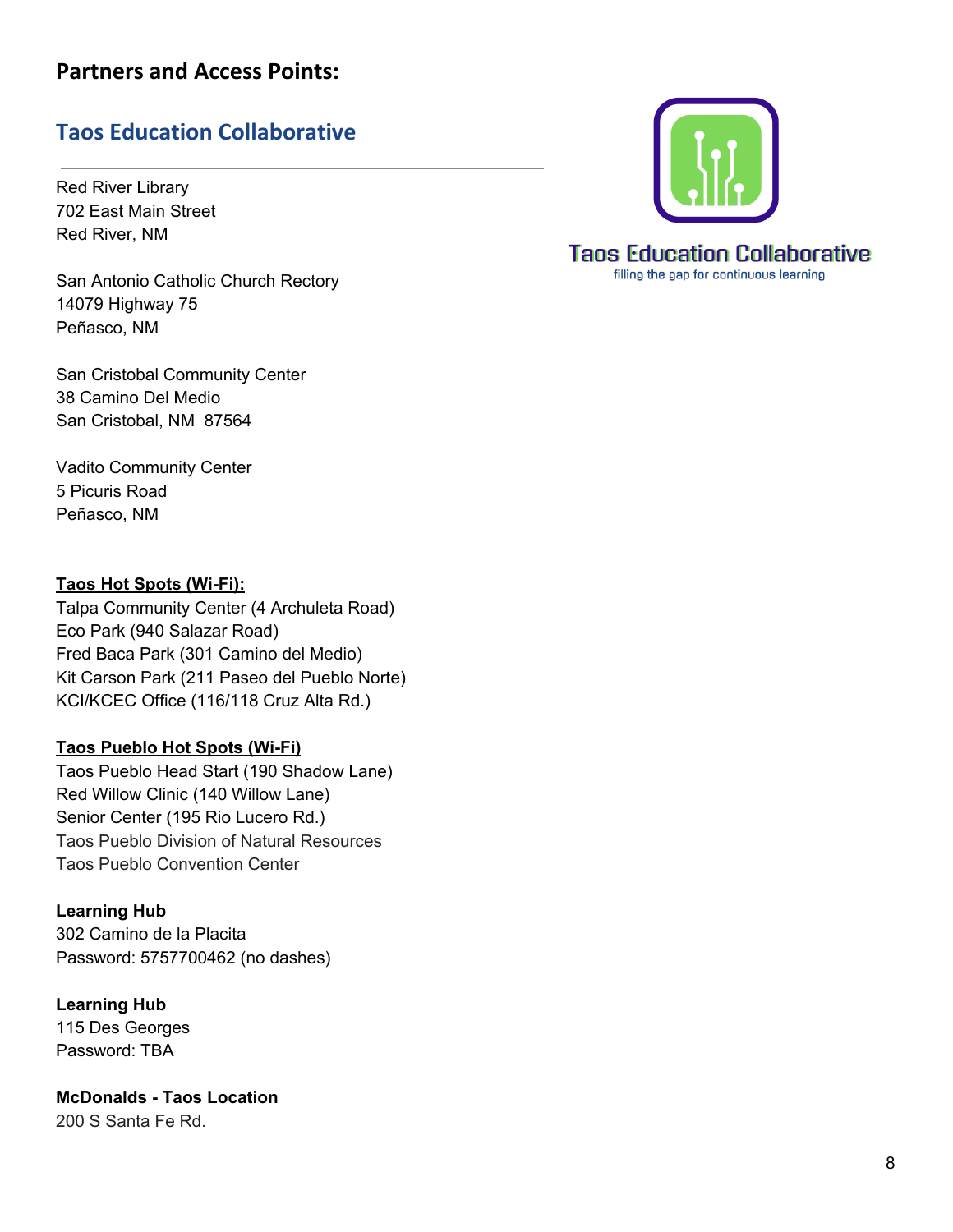# Taos Education Collaborative

Taos, NM 87571 Network ID: McDonalds Password: (none - open network)

Sagebrush Inn & Suites 1508 Paseo del Pue[blo](https://www.google.com/maps/place/Sagebrush+Inn+%26+Suites/@36.3696855,-105.5998715,17z/data=!3m1!4b1!4m8!3m7!1s0x87177b4ba50d4efd:0x6d74ae9100afcfc7!5m2!4m1!1i2!8m2!3d36.3696855!4d-105.5976828) Sur Taos, NM 87571 Password: Ask at desk



224 Paseo Del Pueblo Sur Taos, NM 87571 Network ID: Smiths Password: (none - open network)

### **S o n i c**

1357 Paseo Del Pueblo Sur Taos, NM 87571 Network ID: So nic Password: (none - open network)

Taos Academy Charter School Network ID: TACS Guest Wifi Open Network (no password needed)

### Taos Charter School

Network ID: TCS-Guest Network PW: 87654321

### **T a o s I n n**

125 Paseo Del Pueblo Norte Taos, NM 87571 Network: Taos Inn Password: Ask at desk

**Taos Integrated School of the Arts** 

Network ID: TISA-Guest Network PW: TISAFriend1@

**T a o s J a v a** 1006 Paseo Del Pueblo Sur



# **Taos Education Collaborative**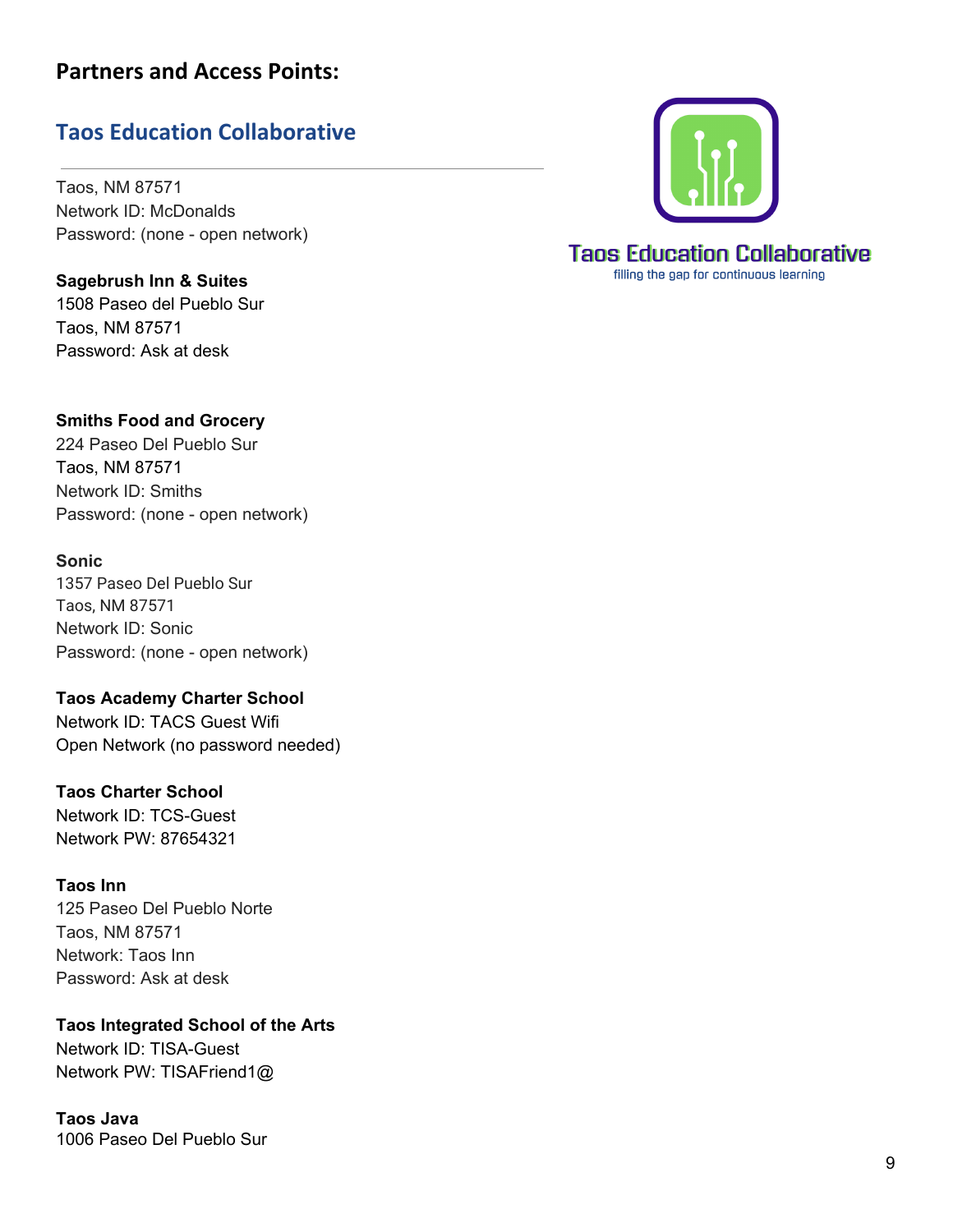# Taos Education Collaborative

Taos, NM 87571 Password available at counter

**Taos Municipal Schools** Network ID: TaosSchoolGuest Network Password: TaosEDU16

Available at: Arroyos del Norte Elementary 4 0 5 H o n d o S e c o R d Arroyo Seco, NM 87514

Cyber Magnet School/Admin Office 310 Camino de La Placita Taos, NM 87571

Enos Garcia Elementary School 305 Don Fernando St Taos, NM 87571

Ranchos de Taos Elementary School 200 Sanders Ln Ranchos De Taos, NM 87557

Taos High School 134 Cervantes St Taos, NM 87571

Taos Middle School 235 Paseo Del Cañon Taos, NM 87571

**Taos Ski Valley** Base Area Open Network (no password needed)

### **Taos Youth Heartline**

224 Cruz Alta Rd UNIT F Taos, NM 87571 SSID: Youth Heartline Guest Password: access!!



# **Taos Education Collaborative**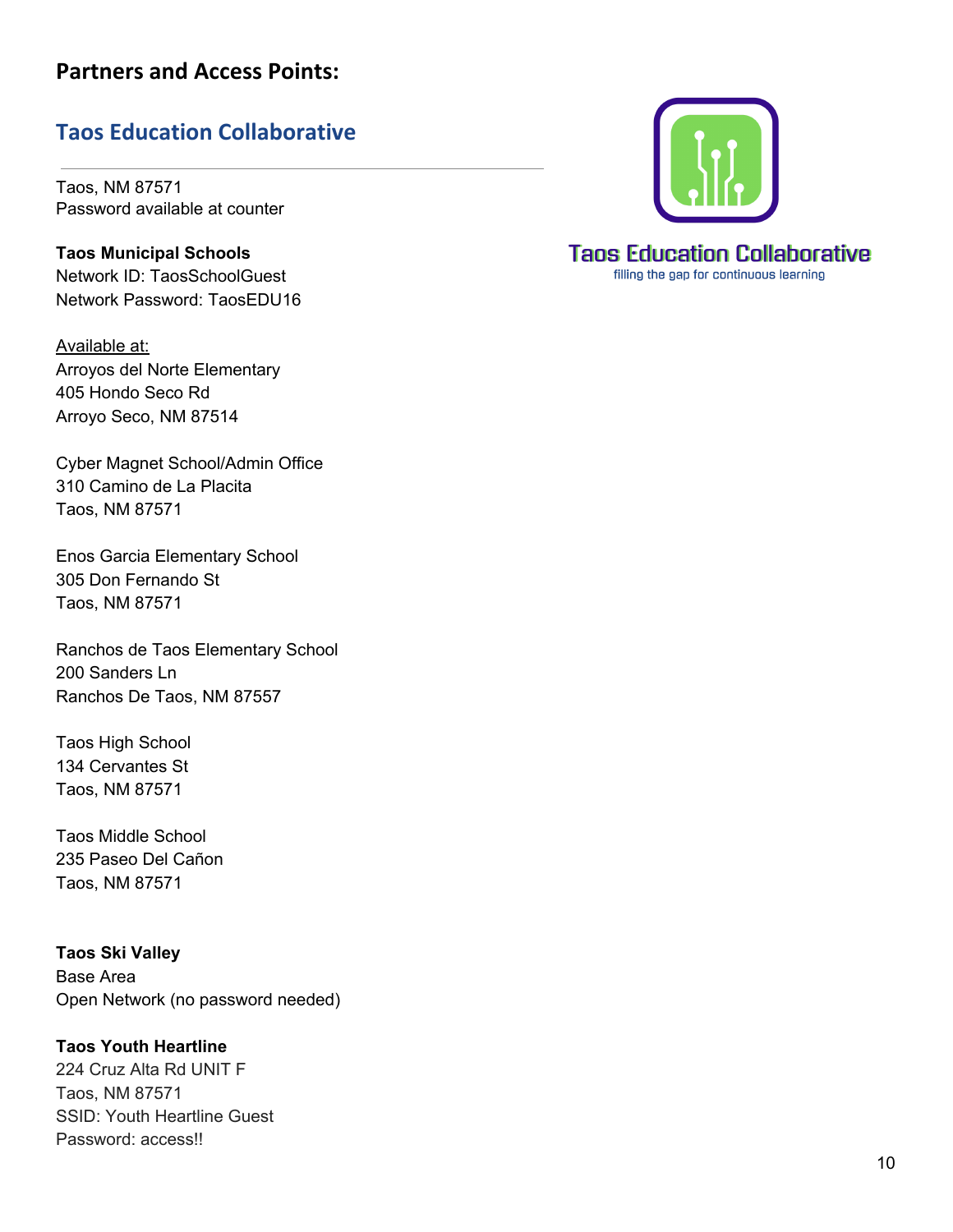## **Taos Education Collaborative**

### **Town of Taos**

Town Hall (8 am-5 pm) 400 Camino De La Placita Taos, NM 87571 SSID: Taos Guest No Password

Taos Public Library 402 Camino De La Placita Taos, NM 87571 SSID: Taos Guest No Password

### **Twirl Taos**

225 Camino de la Placita Taos, NM 87571 SSID: Twirlguest Password: funtimes15

**UNM-Taos Klauer Campus** 1157 County Road #110 Ranchos de Taos, NM 87557 Parking Area

**UNM-Taos Downtown Complex** Taos Education and Career Center (TECC) & Bataan Hall 115 Civic Plaza Drive Taos, NM, 87571 Designated spaces, look for signs

### **Vista Grande High School**

213 Paseo Del Cañon East Taos, NM 87571 SSID: VGHS-Guest No password (open network)

#### **Walmart**



filling the gap for continuous learning

#### 11